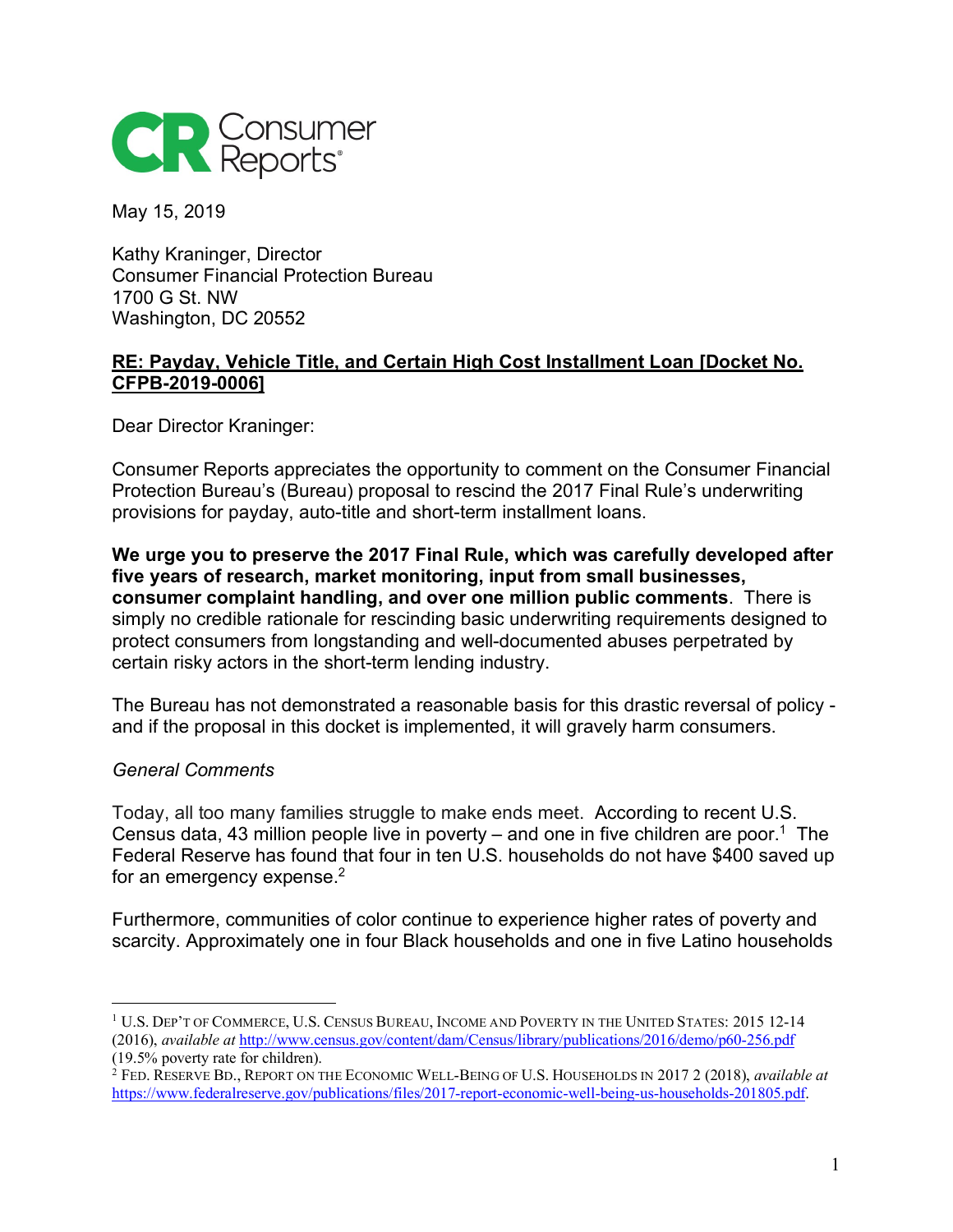are living in poverty, compared with just under one in ten White households. $3$  In fact, racial and ethnic wealth gaps are at or about their highest levels observed in the 30 years for which we have data.4

For households barely making it from paycheck to paycheck, the most immediate need they have is for a little help: a safety net. Recent data shows that in 2015, over nine million people came out of poverty thanks to low-income tax credits; 4.5 million came out of poverty thanks to SNAP benefits for food; and 2.5 million came out of poverty thanks to housing subsidies.<sup>5</sup> Child support and school lunch programs also helped more than 2.5 million people combined avoid poverty in 2015.<sup>6</sup>

High-cost lenders may claim that they are providing a service or "safety net" to struggling families, but their business models rely on keeping people in debt, not helping them build assets. These lenders have made profits based on predatory business practices that endanger consumers' economic security.

Data on payday loan borrowers suggests that the typical borrower is working and has some baseline level of assets, but not enough to cover monthly expenses. According to past research from the Bureau, payday loan borrowers tend to have low or moderate incomes and most are working at least part-time.<sup>7</sup> One in four also have access to public assistance or retirement benefits.<sup>8</sup> Pew research has also found that payday loan borrowers are largely female, white, and between ages 25-44.<sup>9</sup> However, certain demographic traits are more predictive of loan usage. Renters are slightly more likely to turn to payday loans than homeowners; those who are separated or divorced are twice as likely as those with another marital status to have payday loans; and those who are Black are also twice as likely as people of other ethnicities to have payday loans.<sup>10</sup> Payday lenders tend to concentrate more in communities of color, even when controlling for income.11

 $\overline{a}$ 

http://www.responsiblelending.org/sites/default/files/nodes/files/research-

<sup>3</sup> *See* U.S. DEP'T OF COMMERCE, U.S. CENSUS BUREAU, INCOME AND POVERTY IN THE UNITED STATES: 2015 12-14 (2016), *available at* http://www.census.gov/content/dam/Census/library/publications/2016/demo/p60-256.pdf (24.1% rate for Black households; 21.4% rate for Hispanic households; 9.1% rate for White households).

<sup>4</sup> Pew Research Ctr., Wealth Inequality Has Widened Along Racial, Ethnic Lines Since End of Great Recession (Dec. 12, 2014), *available at* http://www.pewresearch.org/fact-tank/2014/12/12/racial-wealth-gaps-great-recession/

<sup>(</sup>fact sheet analyzing data from Survey of Consumer Finances). 5 *See* U.S. DEP'T OF COMMERCE, U.S. CENSUS BUREAU, THE SUPPLEMENTAL POVERTY MEASURE: <sup>2015</sup> 13 (2016), *available at* http://www.census.gov/content/dam/Census/library/publications/2016/demo/p60-258.pdf (Table 5b).

<sup>6</sup> *See id.* (1.38 million benefitted from child support, and 1.26 million benefitted from school lunch programs). <sup>7</sup> *See* CONSUMER FIN. PROTECTION BUREAU, PAYDAY LOANS AND DEPOSIT ADVANCE PRODUCTS 18 (2013), *available at* http://files.consumerfinance.gov/f/201304\_cfpb\_payday-dap-whitepaper.pdf (finding median income of \$22,476, with three quarters of all customers working full- or part-time). 8 *See id.*

<sup>9</sup> PEW CHARITABLE TRUSTS, PAYDAY LENDING IN AMERICA: WHO BORROWS, WHERE THEY BORROW, AND WHY 8 (2012), *available at*

http://www.pewtrusts.org/~/media/legacy/uploadedfiles/pcs\_assets/2012/pewpaydaylendingreportpdf.pdf. 10 *Id.* at 9.

<sup>11</sup> *See, e.g.*, CTR. FOR RESPONSIBLE LENDING, PERFECT STORM: PAYDAY LENDERS HARM FLORIDA CONSUMERS DESPITE STATE LAW 6-8 (2016), *available at*

publication/crl\_perfect\_storm\_florida\_mar2016.pdf (Florida payday lenders are more highly concentrated in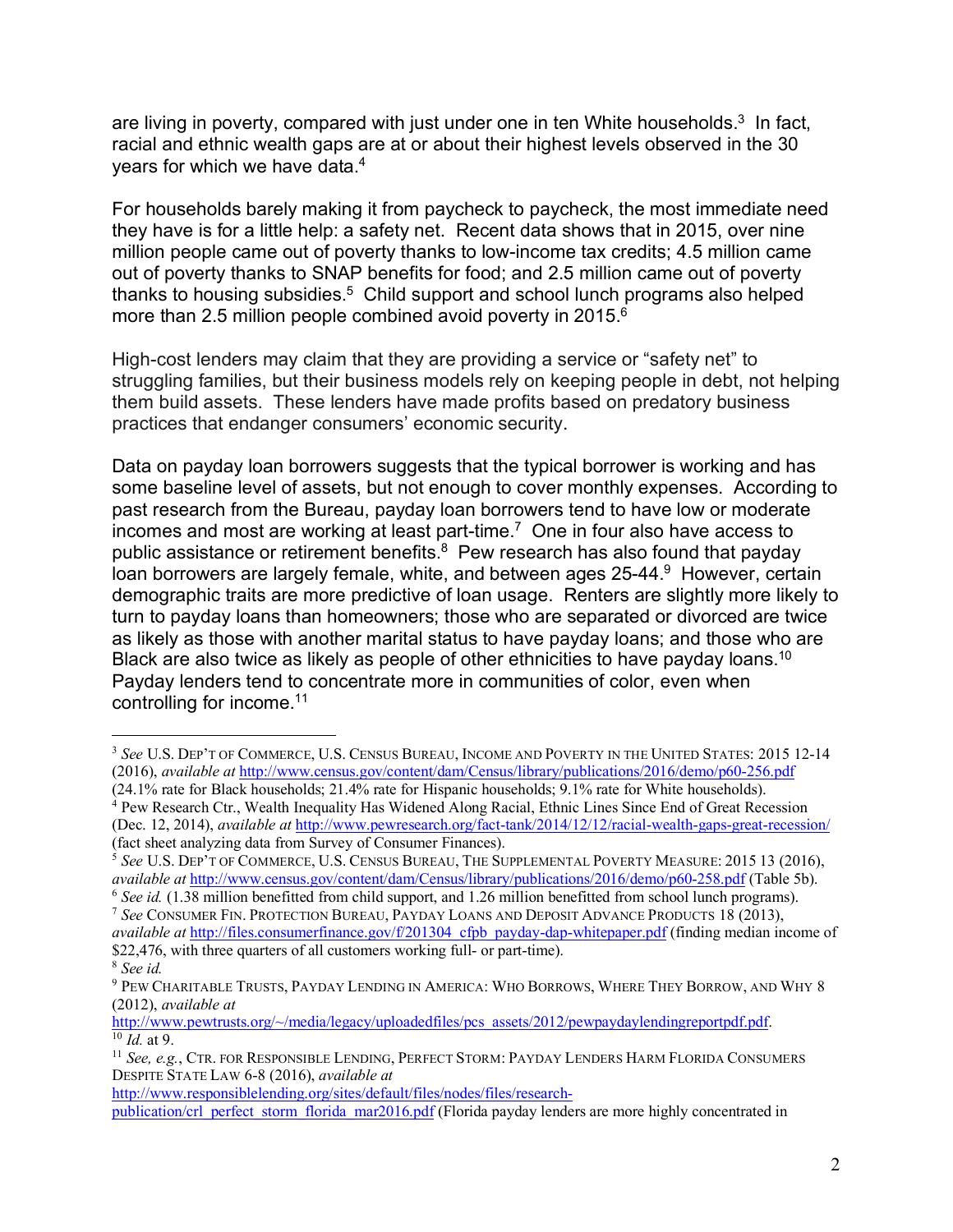Once a person takes out that first high-cost loan, odds are high they'll come up short and end up with more loans. Repeat lending is not an anomaly – it's a feature of the payday lending business model. The Center for Responsible Lending estimates that roughly three-quarters of all payday loan volume comes from "loan churn," defined as borrowing a loan and then having to borrow again within two weeks.<sup>12</sup> The Bureau's own research has uncovered high levels of repeat borrowing. Four out of every five payday loan borrowers – or 80% – have to reborrow from the same lender within 14 days, and almost 90% end up reborrowing within 60 days.13 More likely than not, a person with a loan will end up taking out ten loans in a sequence.14

Many people may be forced to borrow money from friends or family to end the cycle. In a 2013 survey, Pew found that four in ten people with payday loans ended up using friends, family, tax credits – other methods they could have used in the first place – to get out of their payday borrowing cycle at least once.15 Others without a support network may be forced into bankruptcy. If that first loan isn't affordable, more loans simply make the problem worse.

Short-term auto-title loans are equally troubling, and come with the added risk of losing one's car. The Bureau's research on auto-title lending from 2016 showed that approximately one in every five people who takes out an auto-title loan with a balloon payment ends up carless due to eventual repossession.<sup>16</sup> Losing a car could put many working Americans at risk of losing a job, or struggling to meet other obligations that require a car for transportation.

The Bureau has also found troubling trends with payday installment and auto-title installment loans. Though there are fewer car repossessions associated with auto-title

 $\overline{a}$ 

communities of color, even when accounting for income); HOWARD UNIV., CTR., ON RACE & WEALTH, THE ECONOMIC IMPACT OF PAYDAY LENDING IN ECONOMICALLY VULNERABLE COMMUNITIES 4 (2014), *available at* https://consumermediallc.files.wordpress.com/2015/01/crw-report-on-payday-lending-in-the-srabc-states.pdf (examining trends in Alabama, Florida, Louisiana and Mississippi); CTR. FOR RESPONSIBLE LENDING, PREDATORY PROFILING: THE ROLE OF RACE AND ETHNICITY IN THE LOCATION OF PAYDAY LENDERS IN CALIFORNIA 2 (2009), *available at* http://www.responsiblelending.org/california/ca-payday/research-analysis/predatory-profiling.pdf (payday lenders nearly eight times as concentrated in Black and Latino neighborhoods compared with White neighborhoods).

<sup>&</sup>lt;sup>12</sup> CTR. FOR RESPONSIBLE LENDING, THE STATE OF LENDING IN AMERICA AND ITS IMPACT ON U.S. HOUSEHOLDS: PAYDAY LENDING ABUSES AND PREDATORY PRACTICES 3 (2013), *available at*

http://www.responsiblelending.org/sites/default/files/uploads/10-payday-loans.pdf.<br><sup>13</sup> CONSUMER FIN. PROTECTION BUREAU, SUPPLEMENTAL FINDINGS ON PAYDAY, PAYDAY INSTALLMENT, AND VEHICLE TITLE LOANS, AND DEPOSIT ADVANCE PRODUCTS 111 (2016), *available at* 

http://www.consumerfinance.gov/data-research/research-reports/supplemental-findings-payday-payday-installmentand-vehicle-title-loans-and-deposit-advance-products/.

 $\frac{14}{14}$  *Id.* (55% of loans end up in a loan sequence of 10 or more).

<sup>15</sup> PEW CHARITABLE TRUSTS, PAYDAY LENDING IN AMERICA: HOW BORROWERS CHOOSE AND REPAY PAYDAY LOANS 36 (2013), *available at*

http://www.pewtrusts.org/~/media/assets/2013/02/20/pew\_choosing\_borrowing\_payday\_feb2013-(1).pdf (41% of borrowers surveyed used some other method to get out of debt).

<sup>16</sup> CONSUMER FIN. PROTECTION BUREAU, SINGLE-PAYMENT VEHICLE TITLE LENDING 4 (2016), *available at*  http://files.consumerfinance.gov/f/documents/201605\_cfpb\_single-payment-vehicle-title-lending.pdf.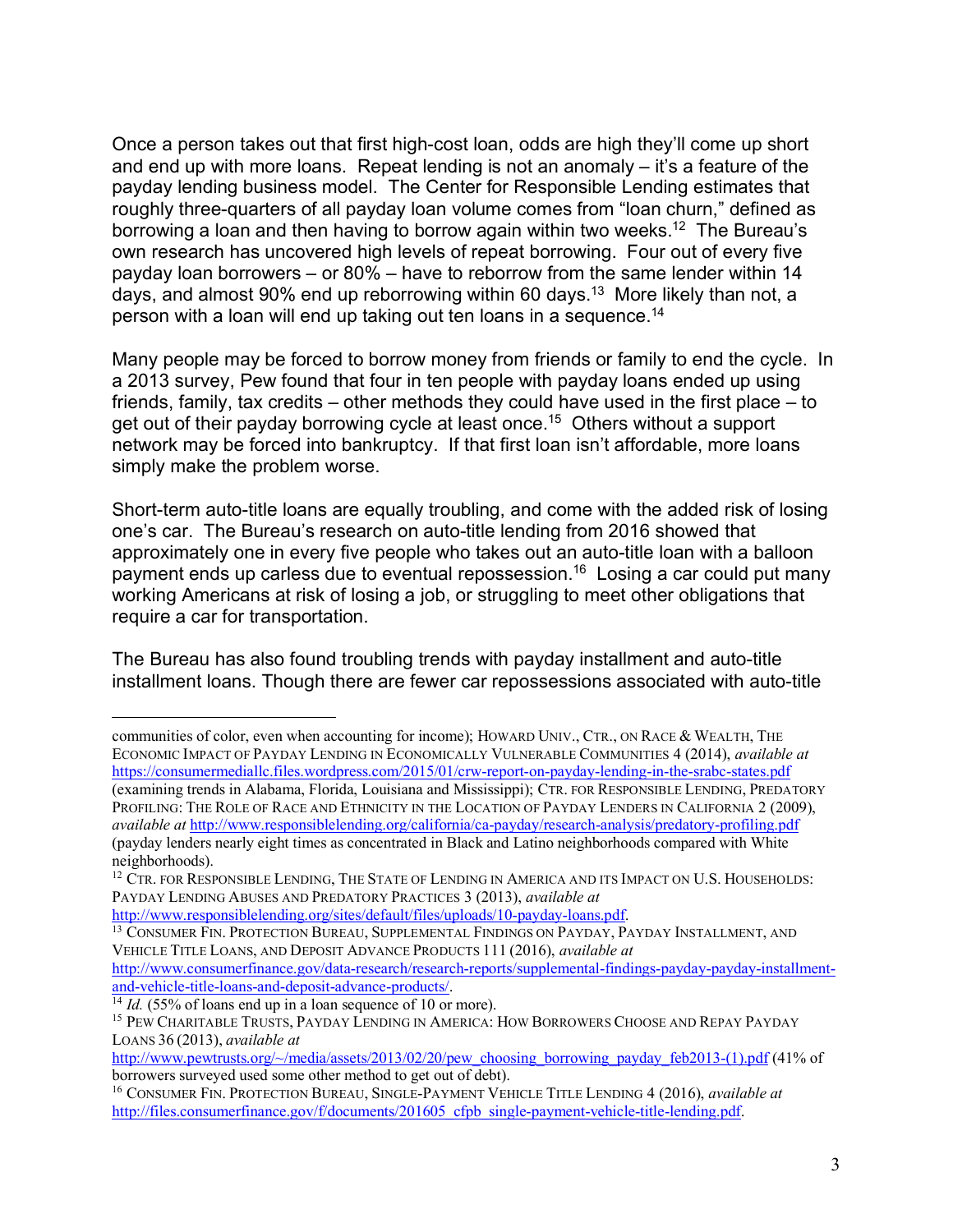installment loans compared with single-payment options,  $22\%$  still end up in default.<sup>17</sup> For payday installment loans, 24% end up in default – and for consumers stuck in a series of online payday installment loans, 55% end up in default.<sup>18</sup> A default rate of *more than half* should give anyone serious pause.

To date, high-cost lending practices have flourished wherever regulation is lax. However, 15 states and the District of Columbia have said no to high-cost loans – and their efforts have saved billions of dollars for their residents.<sup>19</sup> In New York, where state law has long imposed a 25% criminal usury rate cap, residents have been spared approximately \$790 million in fees that lenders would have otherwise charged on highcost loans.20

In states that do authorize high-cost payday, installment and auto-title loans, such as California, reform efforts are often undercut by industry pressure to keep high-cost lending only lightly regulated. Lawmakers in the state have attempted to encourage smarter installment lending through the Pilot Program for Increased Access to Responsible Small Dollar Loans, which requires ability-to-repay underwriting for all program loans, limits repeat refinancing, and sets tiered interest rate and fee caps resulting in approximate APRs of 40-70%.21 However, because installment loans above \$2500 have no rate caps<sup>22</sup> or meaningful underwriting requirements, most lenders feel no incentive to make loans under the pilot program.

This year, the California Legislature is considering legislation<sup>23</sup> to impose rate caps on loans above \$2500 - in part due to a recent California Supreme Court decision which held that high-cost loans not otherwise subject to rate regulation in California can nonetheless be "unconscionable" and therefore voidable as a matter of state contract law.24 The bill's authors have stated that "high default rates and unconscionable interest rates have caused turmoil in the regulatory environment."25

 $\overline{a}$ <sup>17</sup> CONSUMER FIN. PROTECTION BUREAU, SUPPLEMENTAL FINDINGS, at 22.

 $18$  *Id.* 

<sup>19</sup> CTR. FOR RESPONSIBLE LENDING, STATES WITHOUT PAYDAY AND CAR-TITLE LENDING SAVE \$5 BILLION IN FEES ANNUALLY 1 (2016), *available at* http://www.responsiblelending.org/sites/default/files/nodes/files/researchpublication/crl\_payday\_fee\_savings\_jun2016.pdf.

<sup>20</sup> *Id.* at 2.

<sup>&</sup>lt;sup>21</sup> The first version of the pilot program, the Pilot Program for Affordable Credit-Building Opportunities (SB 1146, enacted in 2010), was later replaced with the current pilot (SB 318, enacted in 2013) (codified at CAL. FIN. CODE  $\$ 22365-22381). The pilot was most recently amended to allow program licensees to make loans of up to \$7500 (AB 237, enacted 2018).

 $22$  CAL. FIN. CODE §§ 22303-04 (2016) (exempting loans above \$2500 from rate regulation).

<sup>&</sup>lt;sup>23</sup> Fair Access to Credit Act, AB 539, 2019-2020 Reg. Sess. (Cal. 2019).

<sup>&</sup>lt;sup>24</sup> De La Torre v. CashCall, Inc., Op. No. S241434 (filed Aug. 13, 2018) (answering certified question from Ninth Circuit: "Can interest rates on consumer loans of \$2500 or more governed by California Finance Code § 22303, render the loans unconscionable under California Finance Code § 22302?," De La Torre v. CashCall Inc., 854 F.3d 1082, 1085 (9th Cir. 2017)).

<sup>25</sup> Bill Analysis at 3, AB 539, Assem. Comm. on Banking & Finance, 2019-2020 Reg. Sess. (Cal. 2019), *available at* http://leginfo.legislature.ca.gov/faces/billAnalysisClient.xhtml?bill\_id=201920200AB539.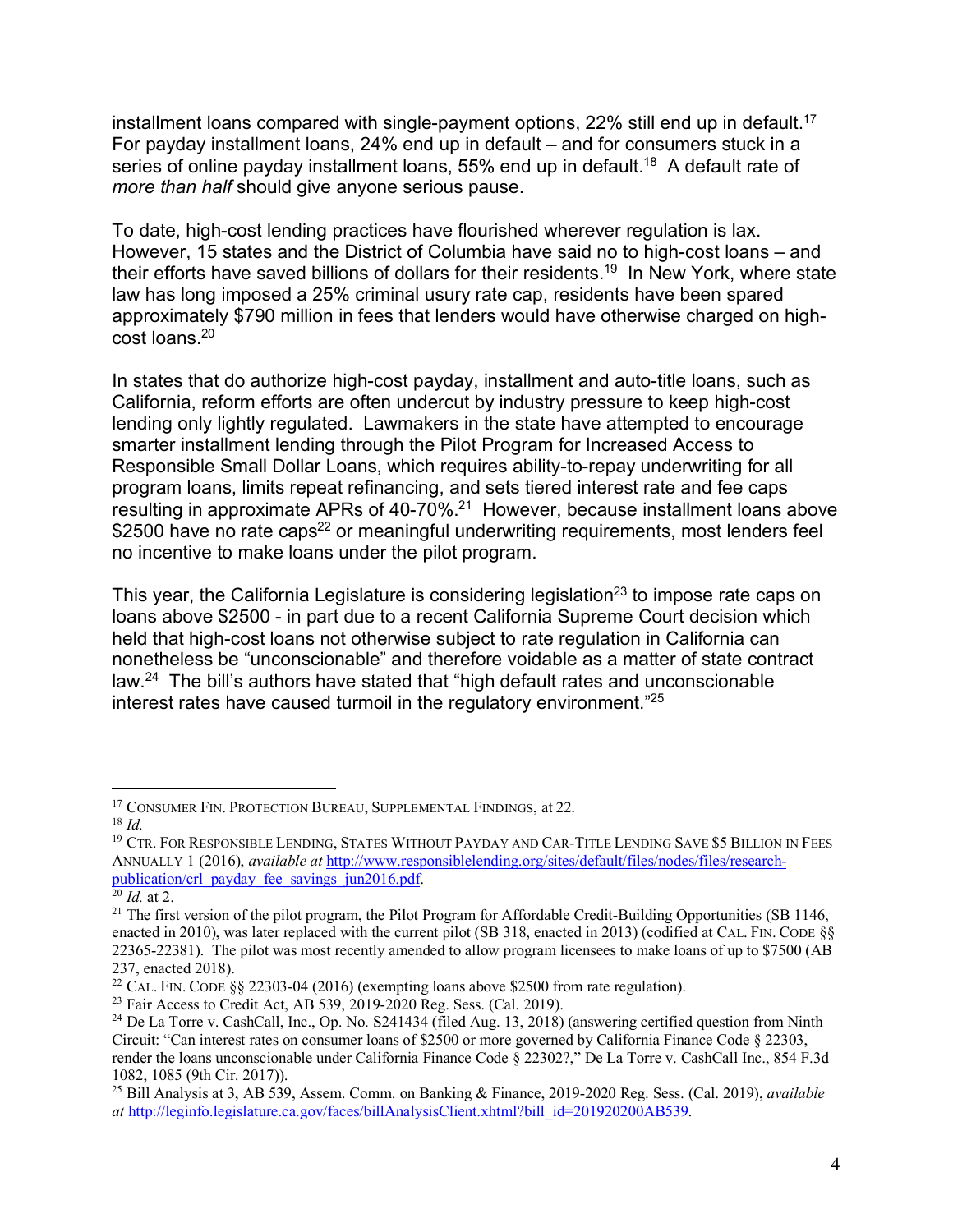## *Specific Comments on the Bureau's Proposal*

 $\overline{a}$ 

It is profoundly troubling that the Bureau's current proposal "reconsiders" its own prior rationale for the 2017 rule primarily on the basis that implementing the 2017 rule would result in fewer payday and auto-title storefronts, or that it would somehow be at odds with the existence of some states' laws that allow high-cost loans.<sup>26</sup> By framing the issue in terms of "consumer choice" and "access to credit," the Bureau effectively ignores the troves of research and data points the Bureau pointed to in for the 2017 final rule, showing that high-cost short-term lenders routinely put consumers into debts they cannot afford and which cause severe financial harms.

By the time the Bureau issued the original proposed rule in 2016, it had processed consumer complaints on payday loans; <sup>27</sup> taken enforcement actions against payday lenders;28 held field hearings;29 convened a small business panel to produce a rulemaking framework;<sup>30</sup> and conducted analyses of market trends to demonstrate that a rule was necessary to protect consumers from abuses in the high-cost payday, installment, and auto-title lending markets. In an analysis of over 2.5 million loan records, the Bureau found that roughly one-quarter of all payday and auto-title installment loans default, and the likelihood that a consumer will default increases as their payment-to-income ratio increases. $31$  In another study of nearly 3.5 million autotitle loan records, the Bureau found that one in three consumers who took out a singlepayment auto title loan experienced default and one in five had their vehicle repossessed because they were unable to pay.32

https://www.consumerfinance.gov/about-us/newsroom/cfpb-sues-offshore-payday-lender/; Press Release, CFPB Takes Action Against ACE Cash Express for Pushing Payday Borrowers Into Cycle of Debt (July 10, 2014), https://www.consumerfinance.gov/about-us/newsroom/cfpb-takes-action-against-ace-cash-express-for-pushingpayday-borrowers-into-cycle-of-debt/.

<sup>26</sup> *See* 84 Feg. Reg. 4252, 4264 (proposed Feb. 14, 2019) ("In short, the Mandatory Underwriting Provisions of the Rule would impose substantial burdens on industry, significantly constrain lenders' offering of products, and substantially restrict consumer choice and access to credit. All this would occur notwithstanding the judgments that the various States has made to permit lenders to offer and consumers to choose such products subject to certain limitations.").

<sup>27</sup> *See, e.g.*, CONSUMER FIN. PROTECTION BUREAU, MONTHLY COMPLAINT REPORT: DECEMBER 2016 5 (2016), *available at* https://files.consumerfinance.gov/f/documents/201612\_cfpb\_MonthlyComplaintReport.pdf (showing approximately 16,000 payday loan complaints filed through 2016).

<sup>&</sup>lt;sup>28</sup> *See, e.g.*, Press Release, CFPB Orders EZCORP to Pay \$10 Million for Illegal Debt Collection Tactics (Dec. 15, 2015), https://www.consumerfinance.gov/about-us/newsroom/cfpb-orders-ezcorp-to-pay-10-million-for-illegaldebt-collection-tactics/; Press Release, CFPB Sues Offshore Payday Lender (Aug. 4, 2015),

<sup>29</sup> *See, e.g.*, Consumer. Fin. Protection Bureau, Live from Richmond! (Mar. 26, 2015),

https://www.consumerfinance.gov/about-us/blog/live-from-richmond/ (field hearing on payday loans); Consumer. Fin. Protection Bureau , Field hearing on payday loans in Nashville, TN (Mar. 26, 2013),

https://www.consumerfinance.gov/about-us/events/archive-past-events/field-hearing-payday-loans-nashville-tn/. <sup>30</sup> *See* FINAL REPORT OF THE SMALL BUSINESS REVIEW PANEL ON CFPB'S RULEMAKING PANEL ON PAYDAY,

VEHICLE TITLE, AND SIMILAR LOANS (2015), *available at* https://files.consumerfinance.gov/f/documents/3a\_- SBREFA\_Panel - CFPB\_Payday\_Rulemaking\_-\_Report.pdf.

<sup>&</sup>lt;sup>31</sup> CONSUMER FIN. PROTECTION BUREAU, SUPPLEMENTAL FINDINGS, at 8-9.

<sup>32</sup> CONSUMER FIN. PROTECTION BUREAU, SINGLE-PAYMENT VEHICLE TITLE LENDING 4 (2016), *available at* https://files.consumerfinance.gov/f/documents/201605\_cfpb\_single-payment-vehicle-title-lending.pdf.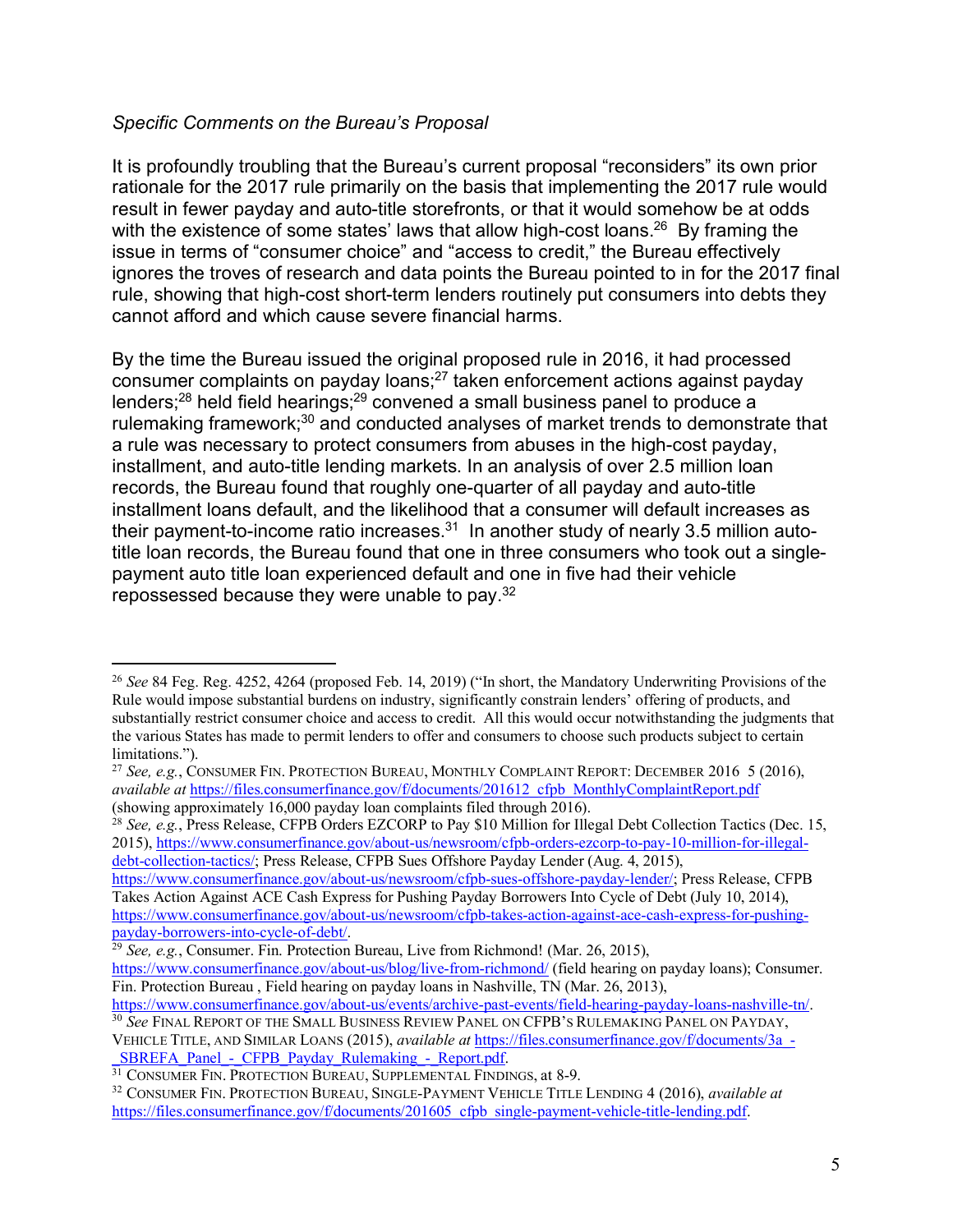The Bureau based its 2017 final rule on data and analysis from a wide range of sources, including industry reports<sup>33</sup> as well as studies from the Federal Reserve,  $34$  FDIC,  $35$  and Pew Charitable Trusts<sup>36</sup> among others, to identify common practices in the high-cost short term lending markets and their impact on consumers. The Bureau also noted that by using its supervisory and market monitoring tools, it uncovered evidence that lenders often encourage consumers to immediately reborrow, even when consumers have demonstrated that they are unable to repay the loans they've already received.<sup>37</sup> The Bureau concluded that lenders that pushed their customers into repeat borrowing without regard to their ability to repay were engaging in unfair and abusive practices in violation of the Dodd-Frank Act, and thus created a final rule to generally require ability to repay underwriting for short-term, high-cost payday and auto title loans.<sup>38</sup>

In light of the strong evidence-based findings that undergirded the 2017 rule, it is baffling that the Bureau now claims "the evidence underlying the identification of the unfair and abusive practice in the Mandatory Underwriting Provisions of the 2017 Final Rule is not sufficiently robust to support that determination, in light of the impact these provisions will have on the market for covered…loans."39 The Bureau also explicitly declines to comment as to whether the 2017 rule's evidence-based findings would be sufficient to withstand judicial scrutiny under the Administrative Procedure Act.<sup>40</sup>

The Bureau has broad and flexible statutory authority under Dodd-Frank to write rules that prohibit unfair, deceptive or abusive acts or practices committed by "covered persons," including high-cost lenders such as payday and auto-title lenders.41 The Bureau used this authority judiciously and thoughtfully when it promulgated the 2017 rule. By contrast, the conclusory statements in this proposal claiming insufficient evidence, as well as "consumer choice" and "access to credit" as primary concerns, simply fail to demonstrate a reasonable basis for completely reversing course in this rulemaking.

## *Conclusion*

 $\overline{a}$ 

The Bureau's primary mission is to protect consumers in the financial marketplace. To that end, the Bureau is tasked with setting reasonable minimum standards that ensure consumers can manage their financial lives without experiencing unfair, deceptive or abusive practices in the lending markets, among other things. By proposing to rescind commonsense ability-to-repay underwriting standards for loans that can come with

<sup>33</sup> *See, e.g.*, 82 Fed Reg. 54472, 54481 (Nov. 17, 2017) (quoting Advance America's statements in SEC filings about their business model).

<sup>34</sup> *See, e.g.*, 82 Fed. Reg. at 54480 n. 64.

<sup>35</sup> *See, e.g.*, 82 Fed. Reg at 54480 n. 57.

<sup>36</sup> *See, e.g.*, 82 Fed. Reg. at 54480 n. 66.

<sup>37</sup> *See* 82 Fed. Reg. at 54482.

<sup>38</sup> 82 Fed Reg. at 54473.

<sup>39</sup> 84 Fed. Reg. 4252, 4253.

<sup>40</sup> 84 Fed. Reg. at 4264.

<sup>41</sup> 12 U.S.C. § 5531(b) (2018 & Supp. I).